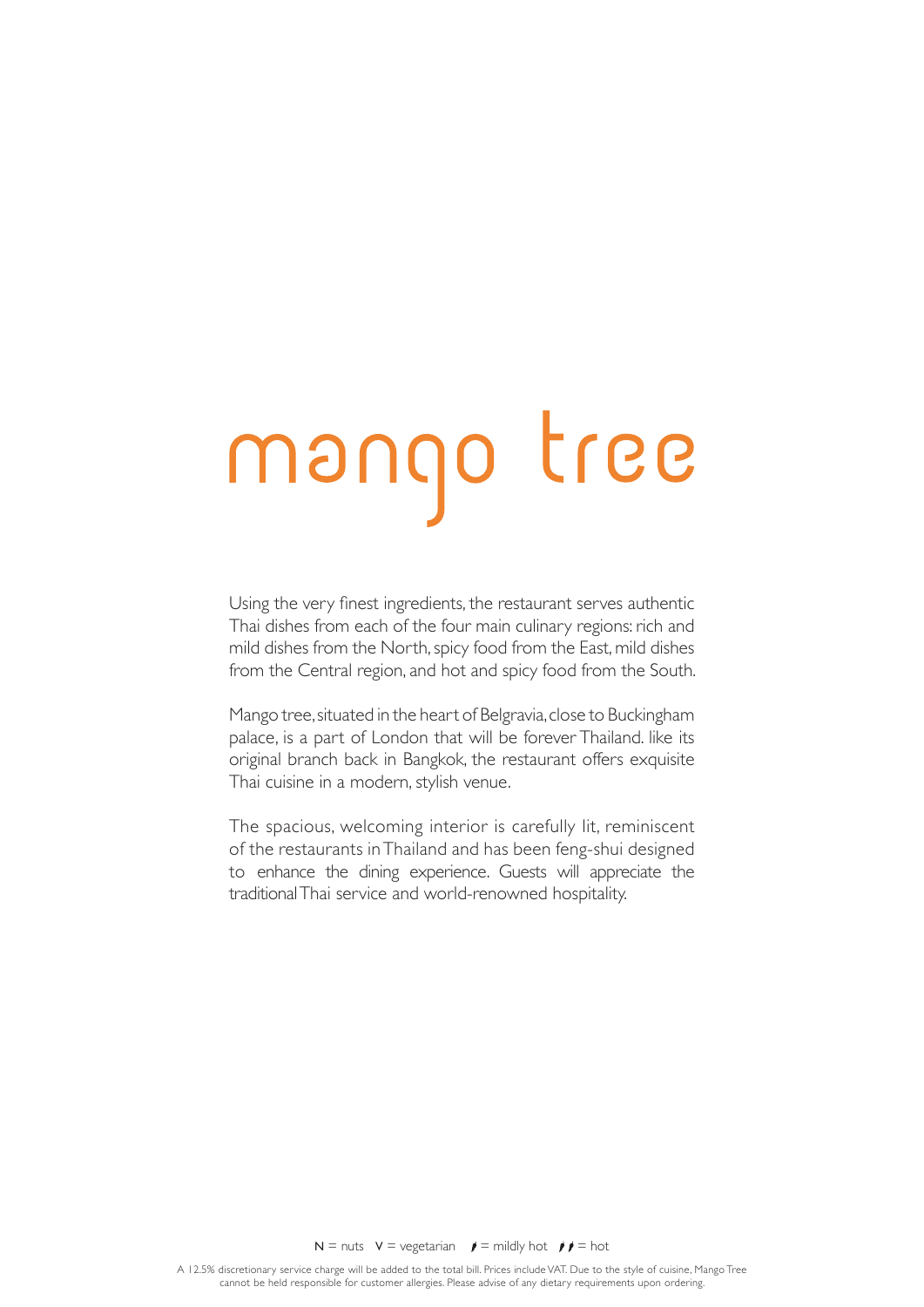# ÿำ�รับไทย

#### *Luxury Thai set menu*

*Thai favourite, sharing style*

£49 per person *(without soup)*  £54 per person *(with soup)*

*Minimum order for 2 people*

*Groups of 4 or more people will also be served our Pad Thai* VN: Thai rice noodles stir fried with chives, tofu, bean sprout, shallots, crushed peanuts<sup>N</sup> and special homemade sauce

#### Assorted Appetisers

- ไก่สเต๊ะ Satay gai Grilled marinated corn-fed chicken skewers served with peanut sauce
- ปอเปี๊ยะกุ้ง Sesame prawn spring rolls Deep fried minced king prawn spring rolls, served with plum sauce
- ปอเปี๊ยะเป็ด Por pia ped Deep fried aromatic duck spring ro served with hoisin sauce
- ยำเนื้อ Thai beef salad  $\overrightarrow{r}$ Grilled sliced beef, green salad, tomatoes, mint leaves, tossed with chilli and lime juice dressing

#### Soup

*choose one of the below for the soup options:*

ต้มยำกุ้ง Tom yum goong  $\rightarrow \rightarrow$ Thai hot and sour creamy prawn so with shimeji mushrooms, lemongras galangal, kaffir lime leaves, fresh chill fish sauce, lime juice and coriander

#### ต้มข่าไก่ Tom kha gai  $\gamma$  Thai coconut milk chicken soup with shimeji mushrooms, Thai herbs, fresh chilli and Thai chilli oil

#### Main course

| Ń                    | ปลาสามรส               | Sweet & sour sam rod<br>Deep fried fillet of seabass topped<br>with sweet, sour and slightly spicy<br>sauce, pineapple, capsicums and<br>onion                                                |
|----------------------|------------------------|-----------------------------------------------------------------------------------------------------------------------------------------------------------------------------------------------|
| ng<br>$\parallel$ s, |                        | ไก่ย่างจีระพันธ์ Gai yang jeerapan /<br>Southern style grilled boneless corn-<br>fed chicken marinated in coconut<br>milk and Thai herbs. Served with<br>homemade spicy Nam Jim Jaew<br>sauce |
|                      | เนื้อย่างพริก<br>ไทยดำ | <b>Black peppered beef</b><br>Stir fried beef striploin with black<br>pepper, shimeji mushrooms, spring<br>onions and oyster sauce                                                            |
|                      |                        | แกงเขียวหวาน Gaeng kiew wan goong , ,<br>Thai green prawn curry with coconut<br>milk, Thai aubergine and sweet basil                                                                          |
| pup<br>SS,           | Accompaniments         |                                                                                                                                                                                               |
| li.                  | ข้าวหอมมะลิ            | Steamed jasmine rice                                                                                                                                                                          |
| 'n                   | Dessert                |                                                                                                                                                                                               |

มูสมะพร้าวราด Coconut mousse with raspberry ชอสราสเบอร sauce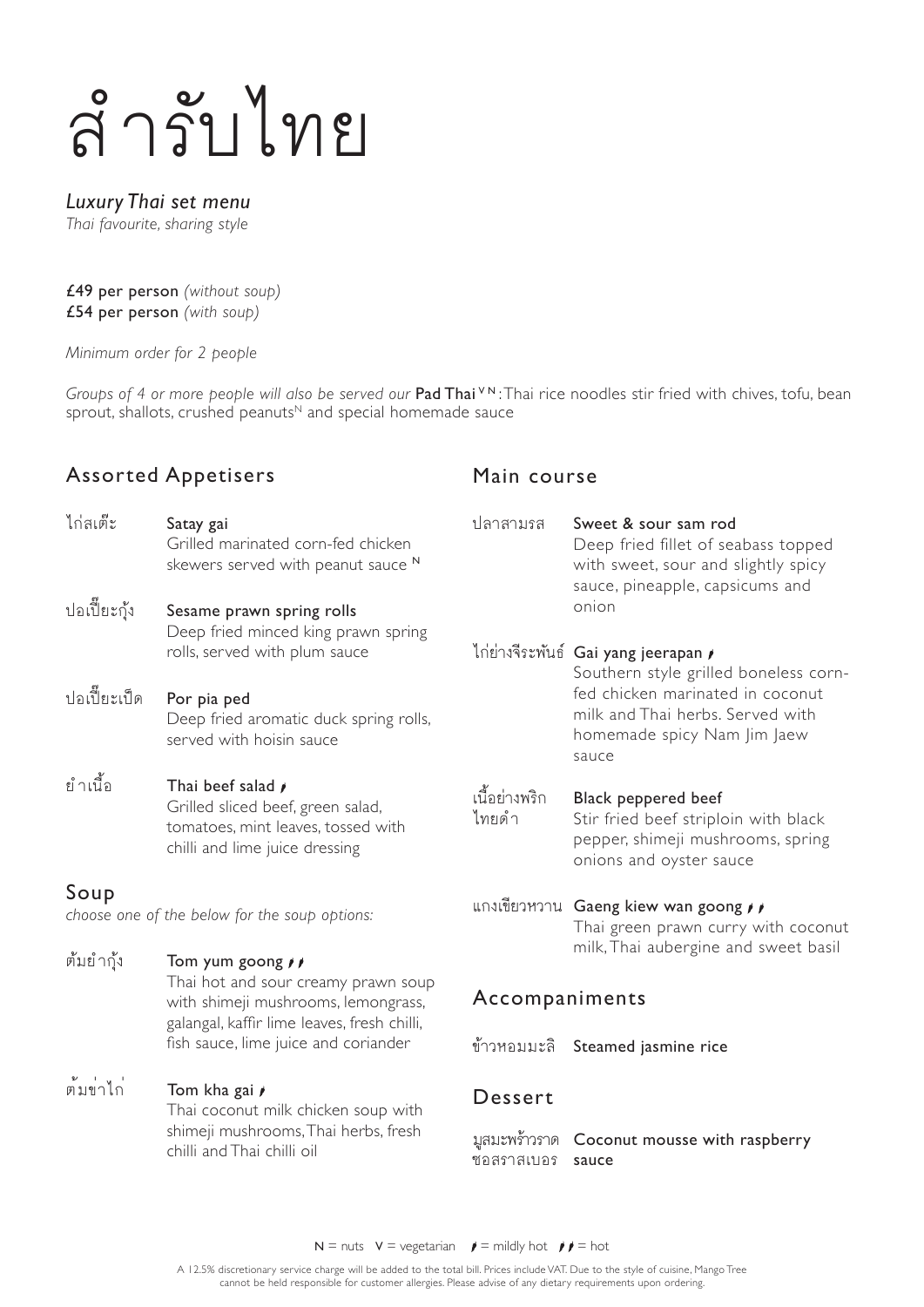| v<br>ขาวเกรียบ   | <b>Prawn Crackers</b><br>Served with sweet chilli sauce<br>Small<br>Large | 295<br>3.95 |
|------------------|---------------------------------------------------------------------------|-------------|
| ถั่วแระพริกเกลือ | Edamame<br>Tossed with chilli and sea salt                                | 5.80        |

# ลำรับครอบครัว

#### *Sharing Plates*

| แมงใก <sup>้</sup> ทรีรวมมิตร | Mango Tree platter $N$ (minimum order for 2 people)<br>Assorted appetizers including grilled chicken satay with peanut sauce <sup>N</sup> ,<br>duck spring roll with hoisin sauce, sesame prawn spring rolls with sweet<br>chilli sauce, beef salad with chilli and lime juice dressing and Thai fish cakes | 18.50<br>per person     |
|-------------------------------|-------------------------------------------------------------------------------------------------------------------------------------------------------------------------------------------------------------------------------------------------------------------------------------------------------------|-------------------------|
| รวมมิตรทะเล                   | Seafood platter $N$ (minimum order for 2 people)<br>Assorted seafood appetizers including salt and pepper squid with bird's<br>eye chilli, tempura soft shell crab, prawn spring rolls with plum sauce,<br>grilled king prawns with seafood sauce                                                           | 22.50<br>per person     |
| เป็ดปักกิ่ง                   | Crispy aromatic duck<br>Served with pancakes, cucumber, spring onions, hoisin sauce and Thai chilli oil<br>Quarter<br>Half<br>Whole                                                                                                                                                                         | 19.95<br>35.00<br>58.00 |

# เรียกน้ำย่อย *Starters*

| $\overline{4}$ | แมงโก้ทรีสะเต๊ะ         | Chicken satay (*3 skewers)<br>Grilled marinated corn-fed chicken skewers, served with<br>peanut sauce <sup>N</sup> and cucumber relish.             | 10.95 |
|----------------|-------------------------|-----------------------------------------------------------------------------------------------------------------------------------------------------|-------|
| 5              | ปลาหมึกทอด<br>พริกเกลือ | Garlic & peppercorn squid /<br>Deep fried squid in batter, tossed with chilli, peppercorn and garlic chips                                          | 11.95 |
| 6              | ปูนิ่มเทมปูระ           | Tempura soft shell crab $\prime$<br>Tempura soft shell crab tossed with desiccated coconut bird's eye chilli,<br>garlic chips and spicy creamy mayo | 14.80 |
|                | กุ้งป๊อบคอน             | Popcorn shrimp /<br>Popcorn tempura shrimp served with sriracha spicy creamy mayo and<br>crispy noodles                                             | 12.95 |
| 9              | ปอเปี๊ยะกุ้ง            | Sesame prawn spring rolls<br>Deep fried minced king prawn spring rolls with sesame seeds, served<br>with plum sauce                                 | 13.95 |
| $\overline{0}$ | ปอเปี๊ยะเป็ด            | Aromatic duck spring roll<br>Deep-fried aromatic duck spring rolls served with hoisin sauce                                                         | 10.95 |
| $\vert \vert$  | ทอดมันปลา               | Thai fish cakes <i>i</i><br>Spicy Thai fish cakes seasoned with Thai red curry paste, lime leaves,<br>green beans, served with sweet chilli sauce   | 12.50 |
| 4              | เนื้อสไลด์น้ำยำ         | Sliced beef yum sauce <i>r</i><br>Thai style grilled sliced beef topped with mint leaves, lime juice, fresh<br>chilli, micro leaves and coriander   | 15.95 |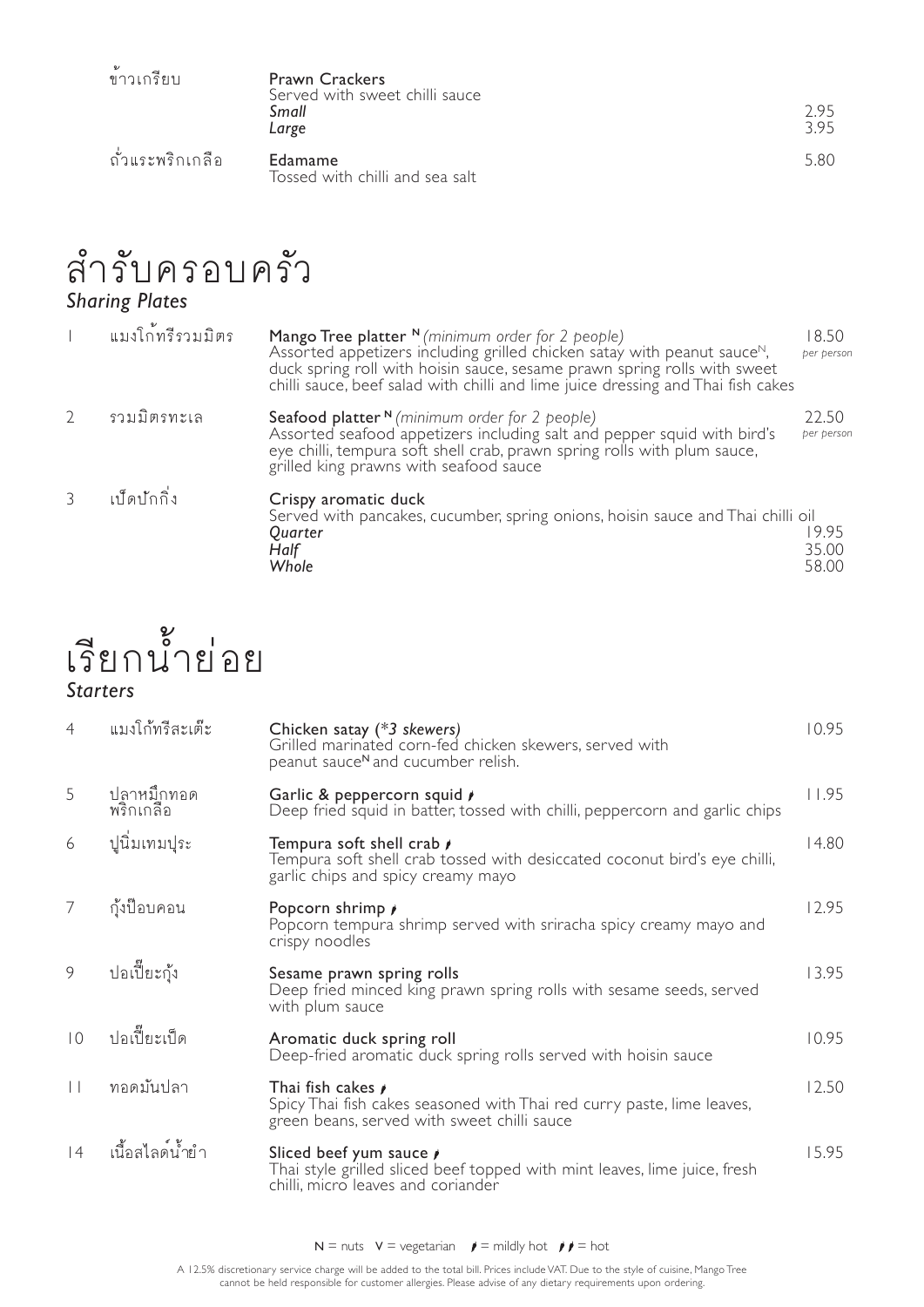# ÿลัดไทย *Salad*

|      | ล้มต่ำไทย                      | <b>Som tum Thai <math>N</math></b> $\rightarrow$ (served cold)<br>Green papaya salad, cherry tomatoes, green bean, peanut <sup><math>N</math></sup> with chilli<br>tamarind dressing<br>Add king prawns | 12.95<br>17.95 |
|------|--------------------------------|---------------------------------------------------------------------------------------------------------------------------------------------------------------------------------------------------------|----------------|
| 16   | สลัดเป็ดย <sup>่</sup> างแตงโม | Duck watermelon salad <sup><math>N</math></sup><br>Crispy duck with watermelon, micro leaves, shallots, spring onions,<br>coriander, sweet tamarind dressing and cashew nuts <sup>N</sup>               | 15.95          |
| ၅ု ရ |                                |                                                                                                                                                                                                         |                |

# ซุป *Soup*

|    | ต้มยำ      | Tom yum $\rightarrow \rightarrow$<br>Thai hot and sour creamy soup with shimeji mushrooms, lemongrass,<br>galangal, kaffir lime leaves, fresh chilli, fish sauce, lime juice and coriander<br>King prawns<br>Chicken<br>King oyster mushroom and shimeji mushrooms <sup>V</sup> | 12.95<br>8.95<br>8.50 |
|----|------------|---------------------------------------------------------------------------------------------------------------------------------------------------------------------------------------------------------------------------------------------------------------------------------|-----------------------|
| 22 | ิ์<br>ตมขา | Tom kha <i>r</i><br>Thai coconut milk soup with shimeji mushrooms, Thai herbs, fresh chilli<br>and Thai chilli oil<br>King prawns<br>Chicken<br>King oyster mushroom and shimeji mushroomsV                                                                                     | 12.95<br>8.95<br>8.50 |

# แกงกะทิ

#### *Curry*

*Freshly made by our expert curry chefs, using authentic ingredients from Thailand*

| 31 | แกงเขียวหวาน         | Gaeng kiew wan $\rightarrow$<br>Thai green curry with pea aubergine, Thai aubergines and sweet basil leaves<br>Chicken<br>King prawn<br>Vegetables and tofu $V$                         | 17.50<br>22.50<br>14.95 |
|----|----------------------|-----------------------------------------------------------------------------------------------------------------------------------------------------------------------------------------|-------------------------|
| 37 | แกงเผ็ดเป็ดย่างผลไม้ | Roasted duck curry <i>i</i><br>Red curry with roasted duck, pineapples, grapes, cherry tomatoes,<br>served in a pineapple boat                                                          | 22.95                   |
| 38 | มัสมั่นขาแกะ         | Lamb shank massaman $N$<br>Slow cooked medium spicy massaman curry with lamb shank, cinnamon sticks,<br>Thai herbs, new potatoes, sweet basil leaves, garnished with crisp sweet potato | 26.50                   |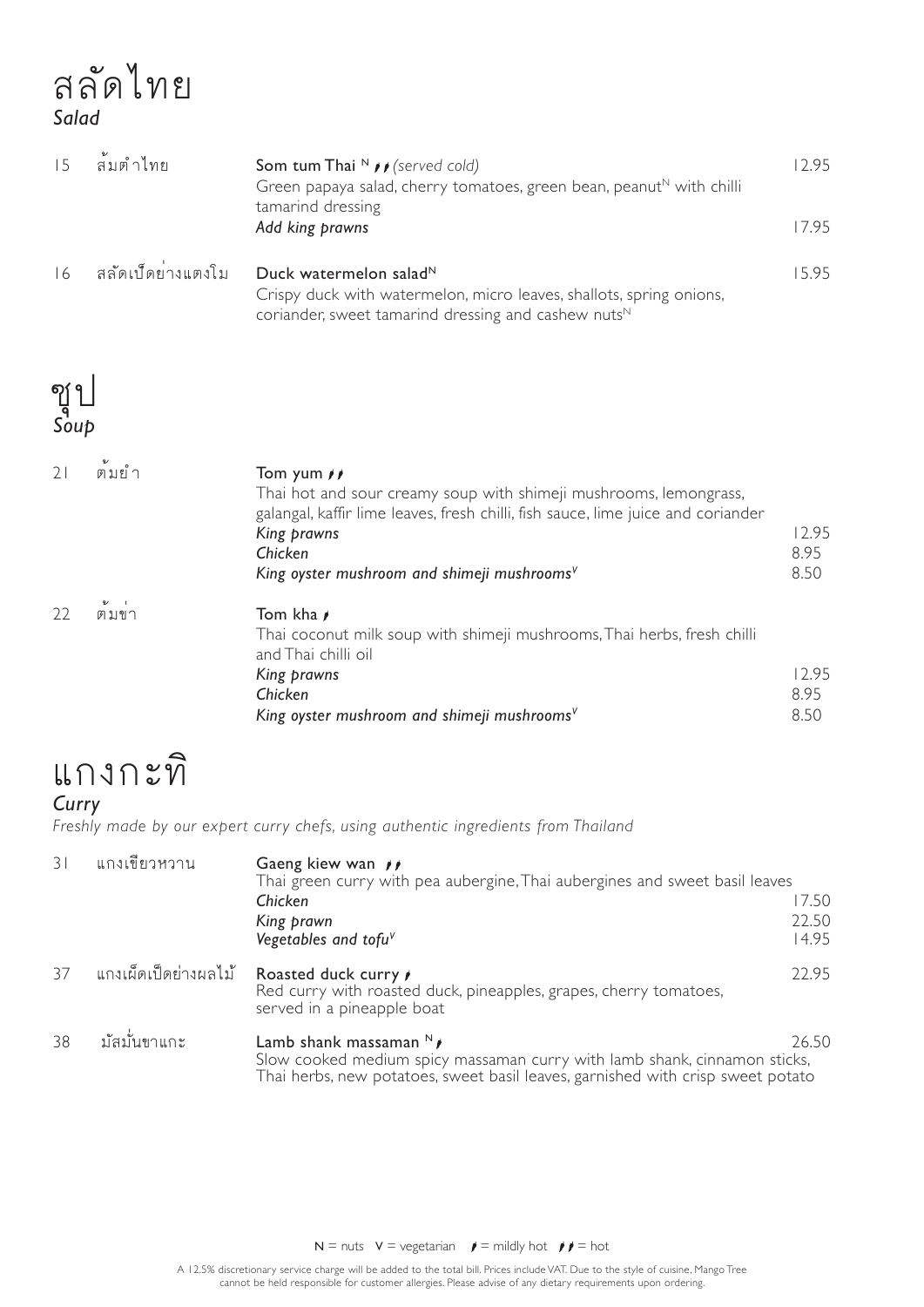### อาหารจานพิเศษ *Mango Tree Signature Dishes*

| 4 <sup>1</sup> | แกะย่าง             | Gae yang<br>Grilled lamb chops served with special homemade sauce                                                                                             | 25.50 |
|----------------|---------------------|---------------------------------------------------------------------------------------------------------------------------------------------------------------|-------|
| 42             | เสือร้องไห้         | Weeping tiger /<br>Grilled marinated sirloin of wagyu beef, served with spicy tamarind sauce                                                                  | 48.00 |
| 43             | ไก่ย่างจีระพันธ์    | Baby poussin jeerapan /<br>Southern style grilled baby poussin marinated in coconut milk and Thai herbs.<br>Served with our homemade spicy Nam Jim Jaew sauce | 22.50 |
| 44             | เป็ดราดซอส<br>มะขาม | <b>Tamarind duck</b><br>Grilled duck braised in sweet and sour tamarind sauce served on a bed<br>of pak choi                                                  | 23.50 |
| 45             | ปลาหิมะย่างชี่อิ้ว  | Black cod<br>Baked black cod marinated with sweet soya, wrapped in a banana leaf                                                                              | 42.00 |
| 46             | ปลาแซลมอนชูชี่      | Pla salmon chu chee<br>Baked salmon topped with creamy chu chee curry sauce and kaffir<br>lime leaves                                                         | 24.50 |



| 51 | ผัดเปรี้ยวหวาน<br>สามรส | Sweet and sour sam rod /<br>Slightly spicy Mango Tree special sweet & sour sauce recipe with<br>pineapple, capsicums and onion<br>Deep fried king prawns<br>Deep fried chicken<br>Deep fried seabass fillet | 22.50<br>17.50<br>24.50          |
|----|-------------------------|-------------------------------------------------------------------------------------------------------------------------------------------------------------------------------------------------------------|----------------------------------|
| 52 | ผัดกะเพรา               | Pad kra pow $\rightarrow$<br>Stir fried with fresh chilli, garlic, snake beans, holy basil leaves and<br>oyster sauce<br>Minced chicken<br>King prawns<br>Beef striploin<br>Mixed vegetables $V$            | 16.50<br>21.50<br>24.50<br>14.95 |
| 53 | เนื้อย่างพริกไทยดำ      | Black peppered beef<br>Stir fried beef striploin with black pepper, shimeji mushrooms, spring<br>onions and oyster sauce                                                                                    | 24.50                            |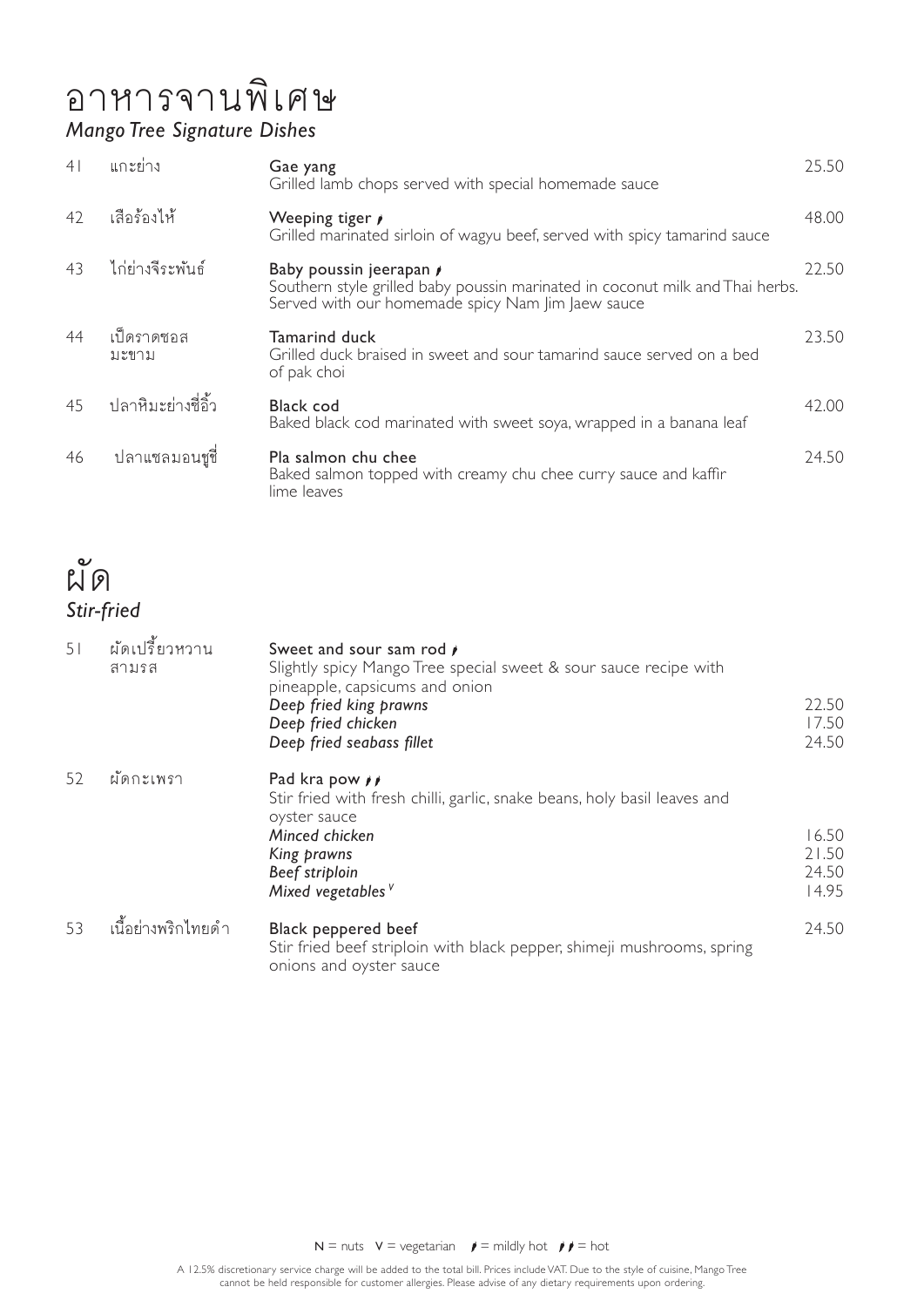# อาหารจานเดียว

#### *Noodles and rice*

| 6 <sup>1</sup> | ผัดไทย        | Pad Thai <sup>N</sup><br>Thai flat rice noodles stir fried with chives, tofu, bean sprout, shallots, crushed<br>peanut <sup>N</sup> , egg and special homemade sauce            |                         |
|----------------|---------------|---------------------------------------------------------------------------------------------------------------------------------------------------------------------------------|-------------------------|
|                |               | Grilled chicken<br>Large wild king prawn and king prawns                                                                                                                        | 15.80<br>26.50          |
| 62             | ขาวผัดสับปะรด | Kow pad saparot N<br>Stir fried rice with chicken and king prawns, mild curry powder, pineapple,<br>raisins, cashew nuts <sup><math>N</math></sup> , served in a pineapple boat | 21.50                   |
| 63             | ข้าวผัดพิเศษ  | Mango tree fried rice<br>Stir fried rice with eggs, asparagus, carrots and onions<br>Chicken<br>King prawns<br>Chicken and king prawns                                          | 15.80<br>19.95<br>22.50 |
| 64             | ผัดขี้เมา     | Drunken noodles <i>i</i><br>Stir fried flat rice noodles with snake beans and spicy garlic holy basil sauce<br>Chicken<br>King prawns<br>Vegetables and tofu $V$                | 15.80<br>19.95<br>14.95 |



| 7 <sup>1</sup> | ข้าวสวย      | Steamed Thai jasmine rice                                                | 3.95 |
|----------------|--------------|--------------------------------------------------------------------------|------|
| 72             | ข้าวกะทิ     | Coconut rice                                                             | 5.25 |
| 73             | ข้าวผัดไข่   | Egg fried rice                                                           | 4.95 |
| 74             | ข้าวเหนียว   | Thai sticky rice                                                         | 4.95 |
| 75             | บร็อคโคลีลวก | Broccoli <sup>v</sup><br>Steamed broccoli with garlic and mushroom sauce | 9.95 |
| 76             | ผักฉ่อย      | Pak choi V<br>Steamed Pak choi with garlic and mushroom sauce            | 9.95 |

+Extra Sauce 1.00 Sweet chilli sauce, Peanut sauce<sup>N</sup>, Fresh chillies, Fresh garlic, Fresh lime or Lemon Takeaway box 0.80